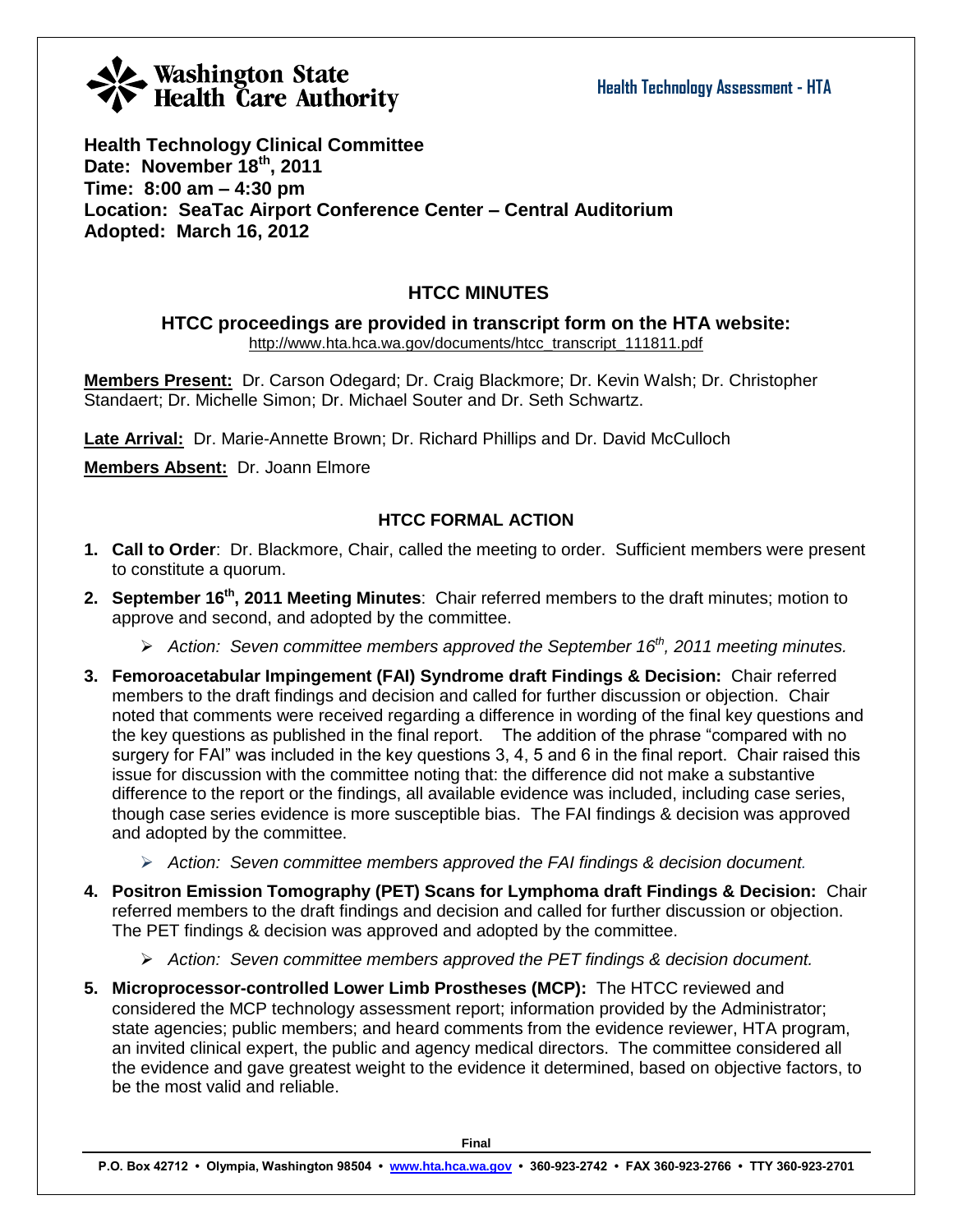

| <b>HTCC COMMITTEE COVERAGE DETERMINATION VOTE</b>                                                                                          |   |  |    |  |  |
|--------------------------------------------------------------------------------------------------------------------------------------------|---|--|----|--|--|
| <b>Covered</b><br><b>Under</b><br><b>Certain</b><br><b>Not</b><br><b>Covered</b><br><b>Unconditionally</b><br><b>Conditions</b><br>covered |   |  |    |  |  |
| Microprocessor-controlled Lower Limb Prostheses                                                                                            |   |  |    |  |  |
| (MCP) for the Knee                                                                                                                         |   |  | 10 |  |  |
| Microprocessor-controlled Lower Limb Prostheses                                                                                            |   |  |    |  |  |
| (MCP) for the feet and ankle                                                                                                               | 9 |  |    |  |  |

- *Discussion:* The Chair called for discussion on conditions related to MCP due to the majority voting for coverage. The following conditions were discussed and approved by a majority:
	- *Limitations of Coverage:* Microprocessor-controlled Lower Limb Prostheses (MCP) for the knee is a covered benefit when the following conditions are met:
		- 1. Functional levels 3 or 4, level 2 under agency review;
		- 2. Experienced user, exceptions under agency review; and
		- 3. Use within manufacturers specifications
- *Action:* The committee chair directed HTA staff to prepare a Findings and Decision document on MCP reflective of the majority vote.
- **6. Osteochondral Allograft/Autograft Transplantation (OAT):** The HTCC reviewed and considered the OAT technology assessment report; information provided by the Administrator; state agencies; public members; and heard comments from the evidence reviewer, HTA program, an invited clinical expert, the public and agency medical directors. The committee considered all the evidence and gave greatest weight to the evidence it determined, based on objective factors, to be the most valid and reliable.

| <b>HTCC COMMITTEE COVERAGE DETERMINATION VOTE</b>                     |                       |                                          |                                                                       |  |  |
|-----------------------------------------------------------------------|-----------------------|------------------------------------------|-----------------------------------------------------------------------|--|--|
|                                                                       | <b>Not</b><br>covered | <b>Covered</b><br><b>Unconditionally</b> | <b>Covered</b><br><b>Under</b><br><b>Certain</b><br><b>Conditions</b> |  |  |
| Osteochondral Allograft/Autograft<br>Transplantation (OAT) for the    |                       |                                          |                                                                       |  |  |
| Knee                                                                  |                       |                                          | 10                                                                    |  |  |
| Osteochondral Allograft/Autograft<br>Transplantation (OAT) for Joints |                       |                                          |                                                                       |  |  |
| other than the Knee                                                   |                       |                                          | 3                                                                     |  |  |

- *Discussion:* The Chair called for discussion on conditions related to OAT due to the majority voting for coverage. The following conditions were discussed and approved by a majority:
- *Limitations of Coverage:* Osteochondral Allograft/Autograft Transplantation for the knee is a covered benefit when the following conditions are met:
	- 1. Age <50, older at the discretion of the agency;
	- 2. Excluding malignancy, degenerative and inflammatory arthritis in the joint; and
	- 3. Single focal full-thickness articular cartilage defect
- *Action:* The committee chair directed HTA staff to prepare a Findings and Decision document on OATS reflective of the majority vote.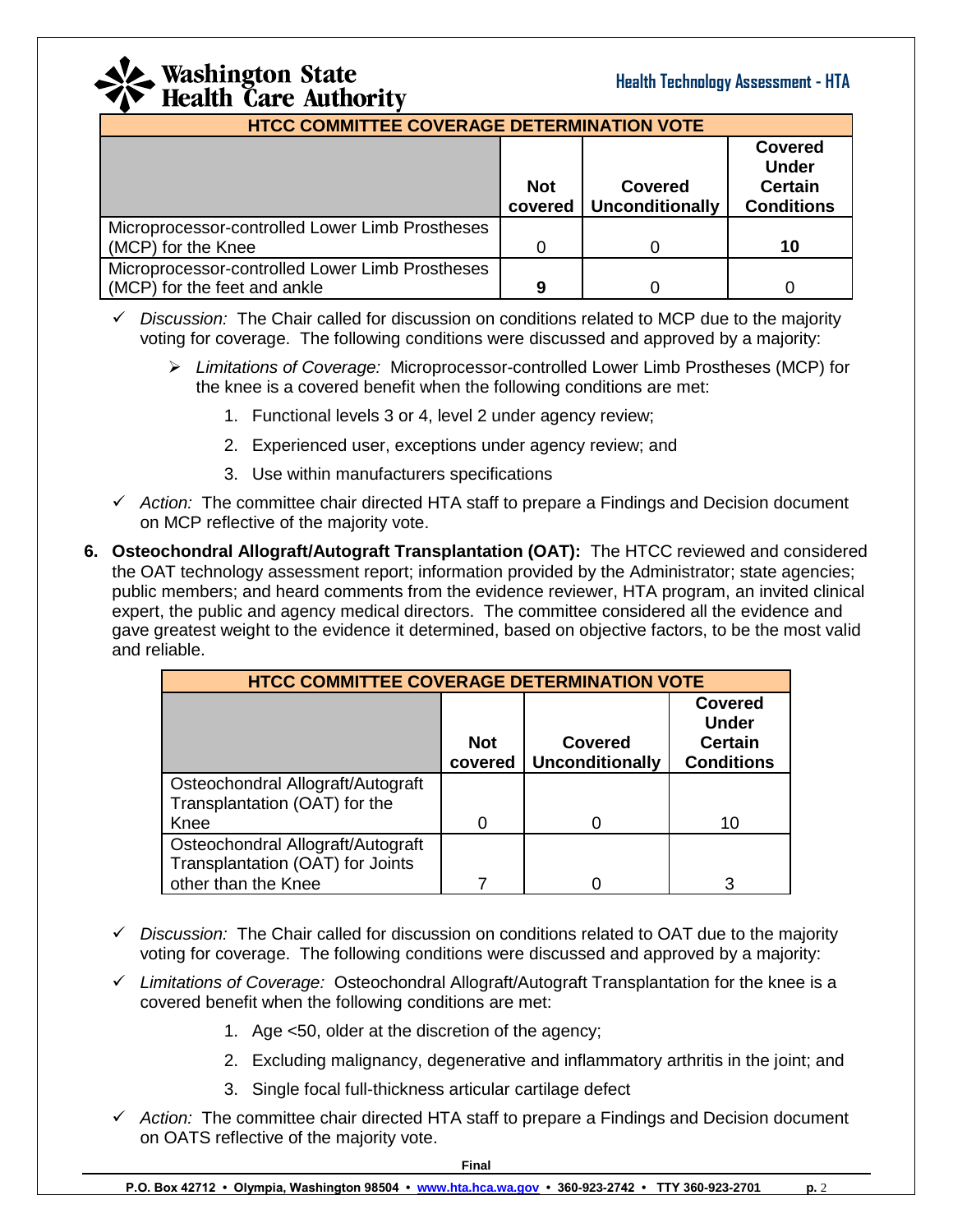### Washington State<br>Health Care Authority **SUMMARY OF HTCC MEETING DISCUSSION AND CONCLUSIONS**

### **Agenda Item: Microprocessor-controlled Lower Limb Prostheses (MCP) Topic Review**

Josh Morse, HTA Program Director, introduced the technology topic up for discussion:

- $\checkmark$  Staff provided an overview of the timeline and referred HTCC members to the included key questions and population of interest for MCP review.
- $\checkmark$  Staff welcomed, per HTCC request, an invited clinical expert; Dr. Joseph Czerniecki is a Associate Director of the VA Research Center of Excellence in Limb Loss Prevention and Prosthetic Engineering at Seattle and Professor of Rehabilitation at the University of Washington. Dr. Czerniecki completed a conflict of interest and indicated no conflicts.

### **Agenda Item: Public Comments**

The Chair called for public comments.

- $\checkmark$  Scheduled Public Comments: No stakeholders scheduled time for public comments.
- $\checkmark$  Open Public Comments: Two individual stakeholders requested scheduled time for public comments. The stakeholders submitted their conflict of interest for the committee's consideration prior to providing public comment.
	- o Sanjay Perti, Prosthetist, WOPA, provided comment in support of Microprocessorcontrolled Prostheses. Indicated that MCPs have been around for the last 15 years. Stated that MCPs are water sensitive which may cause malfunction; however, rain water and splashing will not disrupt the MCP function. Indicated that the C-leg is estimated to cost between \$22,000 and \$23,000.
	- o Karl Entenmann provided comment in support of Microprocessor-controlled Prostheses. Stated that differences between reported costs and real-world costs differ based on his experience. Stated that the average rate for a MCP is \$23,000. Stated that he disagreed that level 4 patients would benefit from a MCP.

### **Agenda Item: MCP Topic – Agency Comments**

Dr. Gary Franklin, Medical Director, Department of Labor & Industries, presented the agency utilization and outcomes for MCP to the committee, full presentation published with meeting materials.

[Hyperlink to the MCP Meeting Materials](http://www.hta.hca.wa.gov/documents/meeting_materials_prosthetics.pdf)

### **Agenda Item: Evidence Review Presentation**

Spectrum Research, Inc. presented an overview of their evidence report on MCP, full presentation published with meeting materials.

[Hyperlink to the MCP Meeting Materials](http://www.hta.hca.wa.gov/documents/meeting_materials_prosthetics.pdf)

### **Agenda Item: HTCC Microprocessor-controlled Lower Limb Prostheses (MCP) Discussion and Findings**

Dr. Blackmore, Committee Chair, led a discussion of the evidence related to the safety, efficacy, and cost-effectiveness of MCP beginning with identification of key factors and health outcomes, and then a discussion of what evidence existed on those factors.

**Final**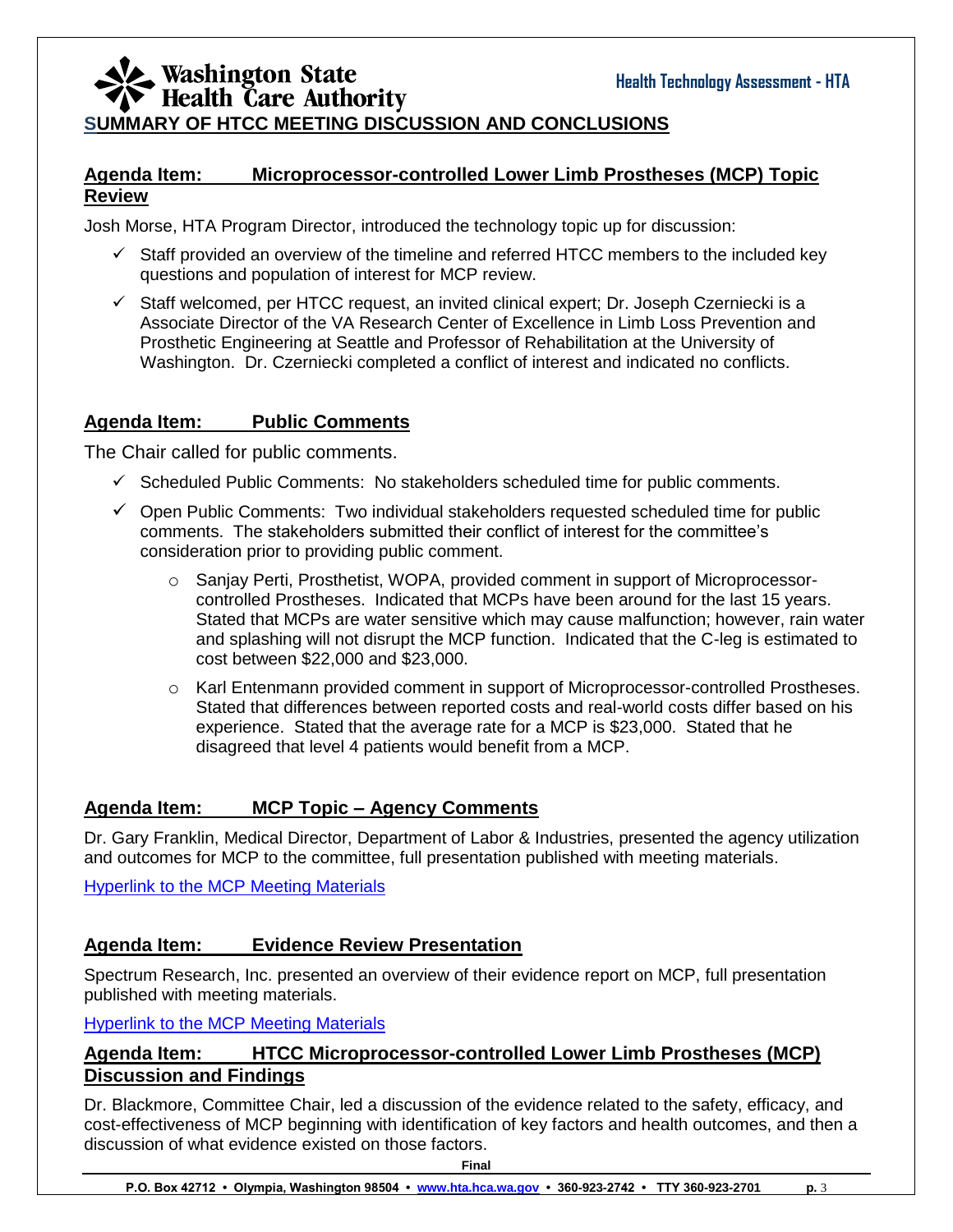### **1. Evidence availability and technology features**

The evidence based technology assessment report indicates:

- 1.1 Amputation or loss of a limb is a life-altering condition with profound physical, emotional, and social implications. In 2005, 1.6 million people were living with limb loss; the majority of these were lower limb amputees. The rates of lower limb amputation are increasing. Prostheses are devices that replace or compensate for the absence of a body part present at birth, or due to illness or trauma. Lower limb prostheses are designed to replace the normal function of the knee and/or ankle. Microprocessor-controlled lower limb prostheses (MCP) are contemporary devices that include sensors to detect users' movements and computers to adjust behavior of the limb during gait. Several MCP knee devices are commercially available. At this time, only one MCP ankle/foot device is available.
- 1.2 Microprocessor-controlled lower limb prostheses have several potential advantages over traditional prostheses, including reduced energy expenditure, improved ambulation, improved safety, and improved quality of life. Existing literature has demonstrated that MCP knees are likely associated with improved outcomes, including ambulation, safety, and user preference in controlled or laboratory settings. The breadth and quality of evidence of their performance, including effectiveness and safety, in real-world settings is unclear.
- 1.3 Primary causes of amputation include disease, trauma (accident or injury), cancer (tumor or malignancy), and congenital disorder (birth anomalies).
	- o *Peripheral vascular disease (PVD)* is a progressive circulatory disorder of blood vessels throughout the body (outside the heart). Vascular insufficiencies caused by PVD commonly affect the distal limbs, notably the legs and feet. PVD accounts for more than half of all amputations including amputation of digits (fingers and toes) and more than three-quarters of major (excluding digits) limb amputations.
	- o *Traumatic* amputations result from a variety of causes, including vehicle accidents, workrelated accidents, gunshots, explosions, burns or electrocution. Traumatic amputations account for approximately 45% of all amputations (including digits) and one-fifth of all major limb amputations.
	- o *Tumors* account for about 1% of all amputations, about 2% of all limb (non-digit) amputations and about 2% of all major lower limb amputations.
	- o *Congenital disorder:* the presence of limb deformities (anomalies related to formation, differentiation, duplication, over- or undergrowth, constriction, or skeletal abnormalities) may present as limb absence or require amputation surgery in cases where a limb is severely deformed. The direct causes of congenital disorder are often unclear, and a variety of biochemical, mechanical, genetic factors may be responsible.
- 1.4 Evidence included in the technology assessment review was obtained through a structured, systematic search of the medical literature; economic studies and clinical guidelines. Spectrum Research identified 24 articles meeting our inclusion criteria, all assessing MCP knee devices. Of these, 12 studies assessed only outcomes in controlled (i.e. lab) settings and so were noted and their findings summarized. The remaining 12 studies, representing a total of 614 people, assessed at least one outcome in uncontrolled (real-life) use; these were included for critical appraisal. Two studies (using the same study population) employed randomized order of knee assessment. Length of follow-up varied from 7 days to 15 months of use of the MCP knee. Nine of 12 studies assessed patient use of the C-Leg (Otto Bock); two studies assessed use of Intelligent Prosthesis (IP), and one of the Adaptive Knee. All 12 studies used non-microprocessor-controlled prostheses (NMCP) as the comparison, though the models of NMCP varied. Percent of participants completing follow-up varied from 27% to 100%. Of the 12 studies critically appraised, three were Level II (moderate quality) and nine were Level III (low quality). Common quality issues were lack of random assignment, lack of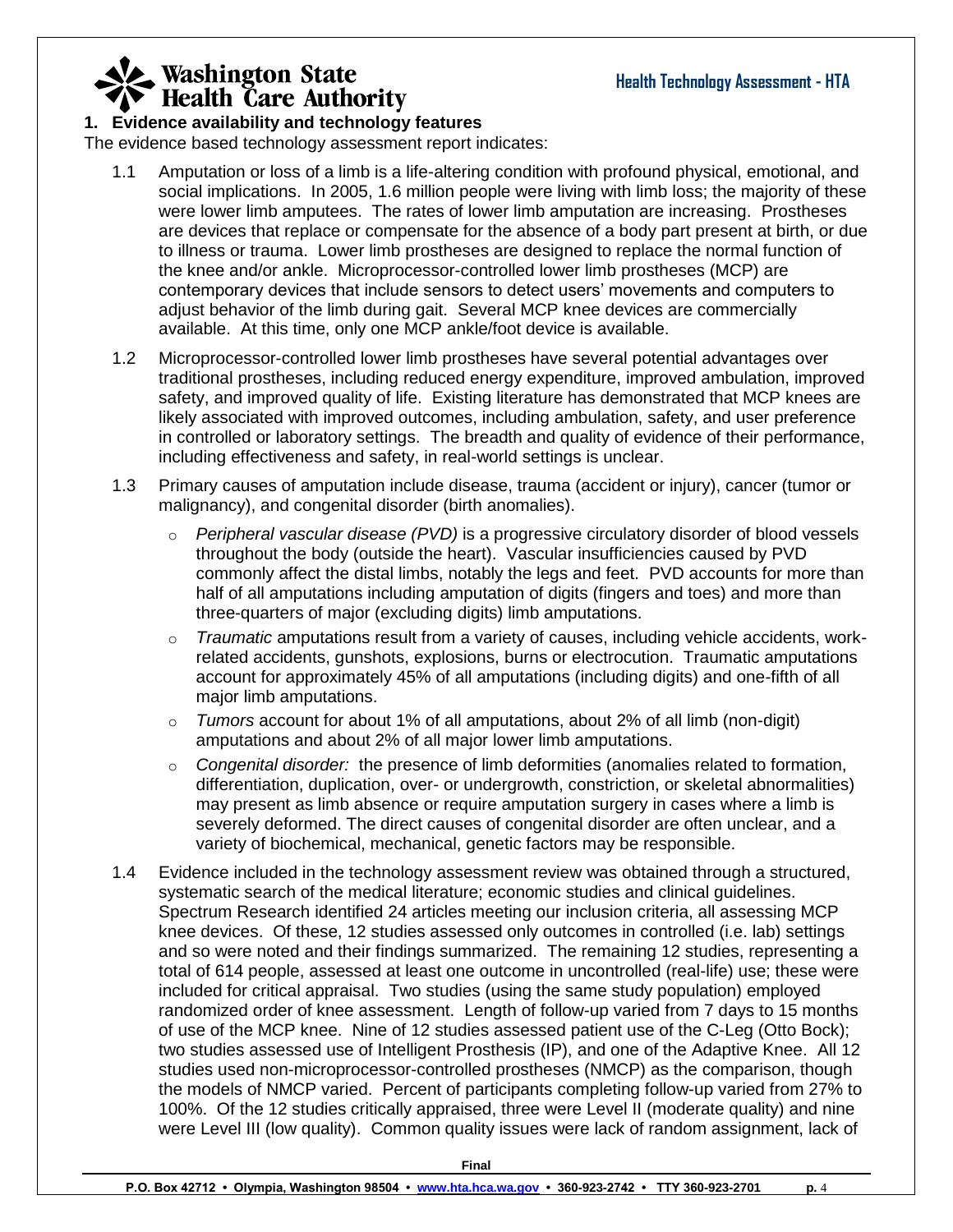concealment of sequence allocation, lack of blinded assessment, and failing to control for possible confounding.

- 1.5 The evidence based technology assessment report identified two expert treatment guidelines. CMS have no published National coverage determinations (NCD) for MCPs.
- 1.6 The committee also reviewed information provided by the state agencies, and public members; and heard comments from the evidence reviewer, clinical expert, HTA program, agency medical directors and the public.

### **2. Evidence about the technology's safety**

The committee discussed multiple key factors and health outcomes that were important for consideration in their overall decision on whether the technology is safe. Summary of committee considerations follows.

- 2.1 The evidence based technology assessment report indicated that there is limited evidence on safety. Evidence from two moderate-quality studies and one low-quality studies suggested that MCP use is associated with equivalent or reduced stumbles or falls compared to NMCP use in real-life settings. The strength of evidence is low.
- 2.2 The evidence based technology assessment report indicated that evidence from one moderate-quality and one low-quality study suggested that MCPs are associated with fewer negative effects on residual limbs compared to NMCPs in real-life settings. The strength of evidence is very low.
- 2.3 The evidence based technology assessment report indicated that evidence from two lowquality studies suggested that there may be fewer incidences of equipment failure or problems with MCPs compared to NMCPs in real-life settings. The strength of evidence is very low.

### **3. Evidence about the technology's efficacy and effectiveness**

The committee discussed multiple key factors and health outcomes that were important for consideration in their overall decision on whether the technology is effective. Summary of committee considerations follows.

- 3.1 The evidence based technology assessment report indicated that:
	- $\circ$  Evidence from two moderate and three low-quality studies consistently suggested that energy/cognitive requirements associated with MCP are improved compared to NMCP in real-life settings. The strength of evidence is low.
	- o Evidence from one moderate-quality and six low-quality studies suggested that MCP use is associated with equivalent or improved ability to ambulate compared to NMCP in reallife settings. The strength of evidence is low.
	- o Evidence from two moderate-quality studies and four low-quality studies consistently suggested that MCP use is associated with improved quality of life compared to NMCP in real-life settings. The strength of evidence is low.
	- $\circ$  Evidence from one moderate-quality study and two low-quality studies consistently suggested that MCP use is associated with improved activities of daily living compared to NMCP in real-life settings. The strength of evidence is low.
	- o Evidence from one moderate-quality and one low-quality suggested that MCP use is associated with improved balance confidence compared to NMCP in real-life settings. The strength of evidence is very low.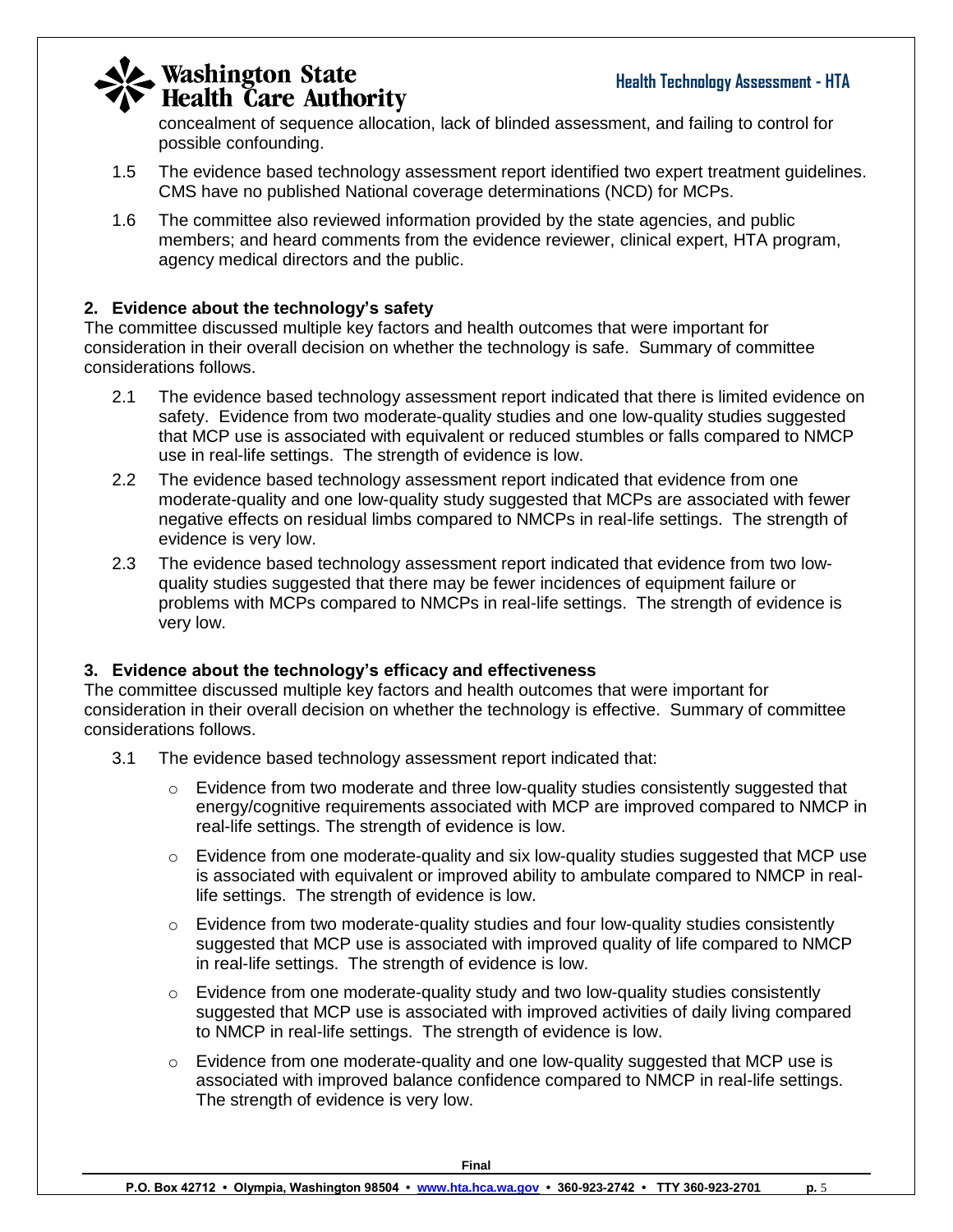- o Evidence from one moderate-quality and two low-quality studies consistently suggested that MCP use is associated with improved comfort and fit compared to NMCP use in real-life settings. The strength of evidence is very low.
- $\circ$  Evidence from two moderate-quality and two low-quality studies consistently suggested that MCPs are preferred by users compared to NMCPs in real-life settings. The strength of evidence is low.
- $\circ$  Evidence from one moderate-quality and two low-quality studies consistently suggested that MCP use is associated with improved perceived perceptions by others compared to NMCP use in real-life settings. The strength of evidence is very low.

### **4. Special Populations**

- 4.1 The evidence based technology assessment report indicated evidence from one moderatequality study suggested that benefits of MCP use to energy, ambulation, safety and quality of life are greater in people at higher baseline function (MFCL-3) compared to NMCP use. However, people at lower function (MFCL-2) may also experience some benefits of MCP use. The strength of evidence is very low.
- 4.2 The evidence based technology assessment report indicated evidence from one low-quality study suggested that the quality of life benefits of MCPs may extend to people who are first time prosthesis users. The strength of evidence is very low.

### **5. Evidence about the technology's value and cost-effectiveness**

The committee discussed multiple key factors that were important for consideration in their overall decision on whether the technology has value and is cost-effective. Summary of committee considerations follows.

- 5.1 The evidence based technology assessment report indicated evidence from three low-quality studies suggested that the cost of MCP purchase and fitting is higher than for NMCP. The strength of evidence is low.
- 5.2 The evidence based technology assessment report indicated evidence from three low-quality studies suggested that the total health care costs of MCP use are higher than for NMCP use. The strength of evidence is very low.
- 5.3 The evidence based technology assessment report indicated evidence from two low-quality studies suggested that total societal costs, including productivity, caregiver burden, and costs to patient of MCP use are lower than those associated with NMCP use. The strength of evidence is low.
- 5.4 The evidence based technology assessment report indicated evidence from two low-quality studies suggested that the short-term cost-effectiveness of MCP use ranges from dominant (better outcomes and lower costs) to incremental cost-effectiveness ratios of under €40,000/QALY. The strength of evidence is very low.

### **6. Evidence on Medicare Decision and Expert guidelines**

Committee reviewed and discussed the expert guidelines as identified and reported in the technology assessment report.

- 6.1 Centers for Medicare and Medicaid Services (CMS) no NCD policy addressing MCPs.
- 6.2 Guidelines the evidence based technology assessment report identified a total of two guidelines: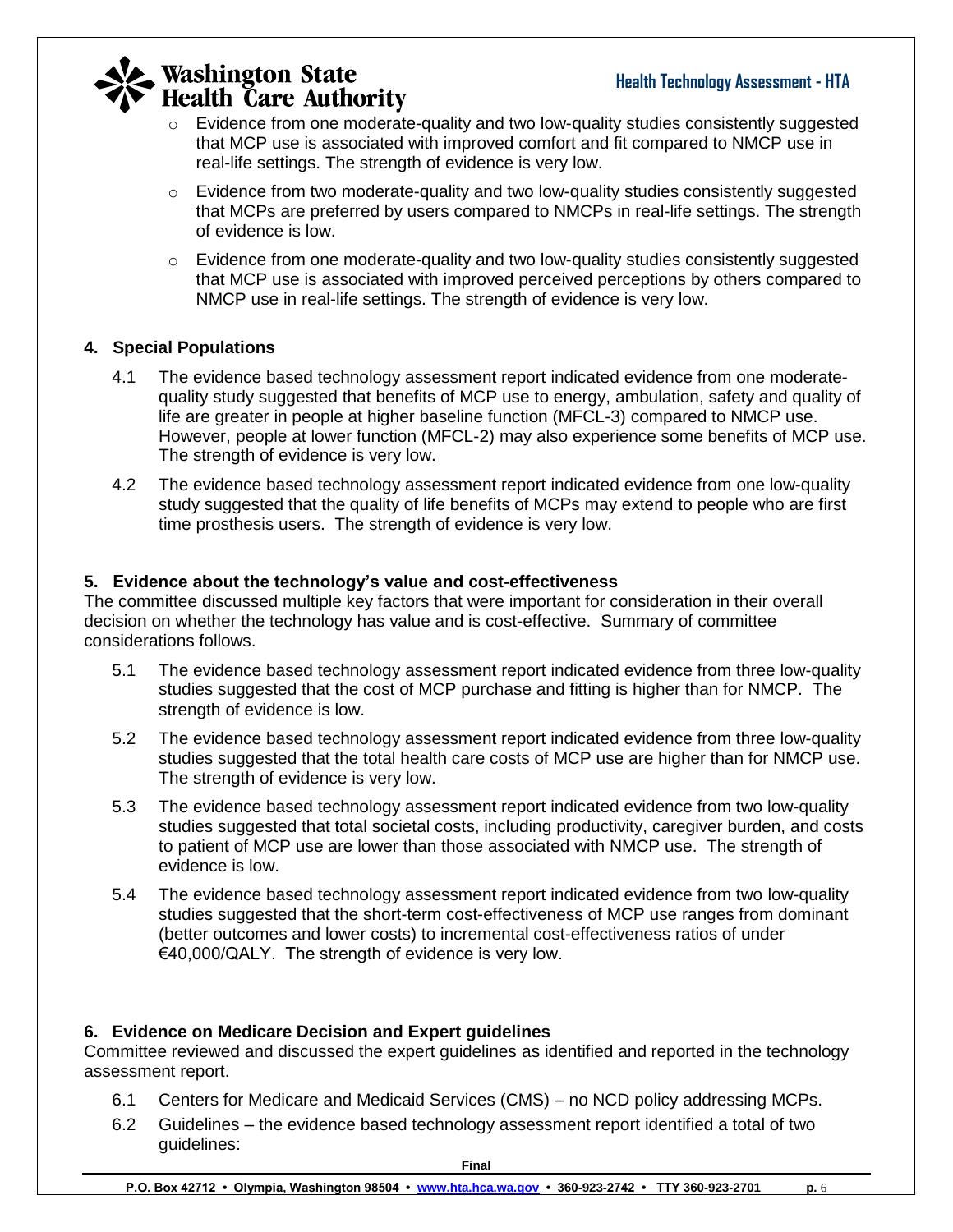### **Health Technology Assessment - HTA**

# **Washington State**<br>Health Care Authority

- o National Guideline Clearinghouse (NGC): One guideline addressed rehabilitation of lower limb amputation. In the guideline, a microprocessor knee joint is listed as one of the prescription options for a transfemoral amputation; no specific guidance is given for the use or prescription of the microprocessor-controlled prosthesis. No guidelines were found that specifically addressed microprocessor-controlled prostheses for lower limbs.
- $\circ$  National Institute for Health and Clinical Excellence (NICE): No quidelines specifically addressed microprocessor-controlled prostheses for lower limbs from the National Institute for Health and Clinical Excellence (NICE), which provides guidance on health technologies and clinical practice for the National Health Service in England and Wales.

### **Committee Conclusions**

Having made findings as to the most significant and relevant evidence regarding health outcomes, key factors and identified evidence related to those factors, primarily based on the evidence based technology assessment report, the committee concludes:

### **1. Evidence availability and technology features**

The committee concludes that the best available evidence on MCP scans has been collected and summarized.

- 1.1. The evidence review summarized the evidence on the safety and efficacy of MCP on the knee, feet and ankle.
- 1.2. The evidence review summarized that Microprocessor-controlled prosthetic (MCP) knees have the ability to monitor, switch, and/or adjust the control system present in the knee. The microprocessor can perform a variety of functions, from switching between the stance and swing control systems to perpetually adjusting the performance of the knee under different conditions. MCP knees gather information (e.g., position, time, velocity, forces, moments, etc.) from electromechanical sensors located in or around the knee unit and dynamically change the knee's resistance to flexion and extension within or between individual steps.
- 1.3. The evidence review summarized that standard treatment for people with lower limb loss or absence is the provision of prosthesis (artificial limb). A lower limb prosthesis for a person with transtibial (below-knee) limb loss includes, at a minimum, a prosthetic socket, a prosthetic foot, and the adapters necessary to connect these components. A lower limb prosthesis for a person with transfemoral (above-knee) limb loss includes, at a minimum, a socket, knee, foot, and the necessary pylons and/or adapters to connect these components.

### **2. Is it safe?**

The committee concludes that the comprehensive evidence indicates that MCPs for the knee is safer than NMCPs. MCPs for the feet and ankle is unproven to be equally or more effective than NMCPs. Key factors to the committee's conclusion included:

- 2.1. The committee unanimously agreed that the safety of a MCP for the knee is safer than NMCPs.
- 2.2. The committee unanimously agreed that the safety of a MCP for the feet and ankle are unproven to be safer than NMCPs.

#### **3. Is it effective?**

The committee concludes that the comprehensive evidence shows that MCPs for the knee is a more effective treatment than conventional alternatives. MCPs for the feet and ankle is unproven to be equally or more effective than conventional alternatives. Key factors to the committee's conclusion included: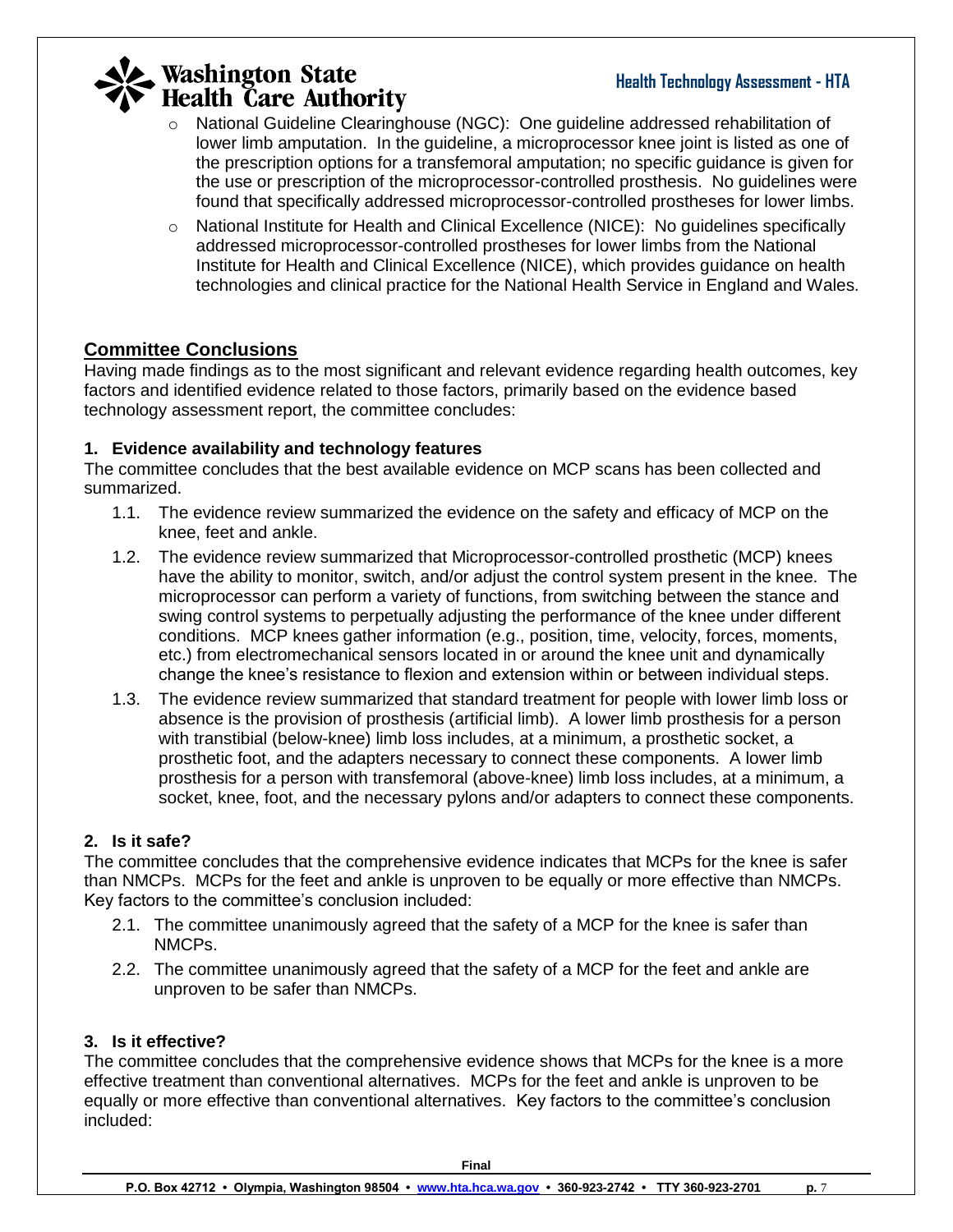

3.1. The committee agreed that functional baseline improvement is critical for the MCP user, and the evidence presented indicated a higher functional baseline with level 3 and 4 patients.

#### **4. Evidence about the technology's special populations, patient characteristics and adjunct treatment**

The committee agreed that some compelling evidence exists to differentiate sub groups or special populations.

- 4.1 The committee agreed that first time users would not be the ideal candidate for a MCP.
- 4.2 The committee agreed that the evidence identified in the technology assessment report was mostly for level 3 and 4; however, some small data existed for level 2.
- 4.3 The committee unanimously agreed that the technology assessment report did not identify any data for levels 0 and 1.
- 4.4 The committee unanimously agreed that the technology assessment report indicated success in patient under the age of 50.

### **5. Is it cost-effective?**

The committee concludes that MCPs for the knee is more cost-effective than conventional alternatives; agreeing with the comprehensive evidence review that no evidence based conclusions about cost effectiveness can be drawn. MCPs for the feet and ankle are unproven to be equally or more costeffective than conventional treatments.

- 5.1. The evidence report summarized the low quality evidence regarding the cost of the MCP purchase and fitting. The evidence report indicated that the cost for MCPs is higher than NMCPs. The state agency data reflected that the State has high costs regarding MCP addons.
- 5.2. The evidence report adequately summarized the very low quality evidence on cost which helped the committee conclude that MCPs for the feet and ankle is not a cost effective treatment.
- 5.3. The evidence report summarized the very low quality evidence and indicated no long term data.

### **Committee Decision**

Based on the deliberations of key health outcomes, the committee decided that it had the most complete information: a comprehensive and current evidence report, public comments, and agency and state utilization information. The committee concluded that the current evidence on Microprocessorcontrolled Prosthesis for the knee demonstrates that there is sufficient evidence to cover with conditions. The committee concluded that the current evidence on Microprocessor-controlled Prosthesis for the feet and ankle demonstrates that there is insufficient evidence to cover. The committee considered all the evidence and gave greatest weight to the evidence it determined, based on objective factors, to be the most valid and reliable. Based on these findings, the committee voted to cover with conditions Microprocessor-controlled Prosthesis for the knee. Based on these findings, the committee voted to not cover Microprocessor-controlled Prosthesis for the feet and ankle.

### **Microprocessor-controlled Prostheses Coverage Vote**

The clinical committee utilized their decision tool to first gauge committee judgment on the status of the evidence in the three primary areas of safety, efficacy, and cost.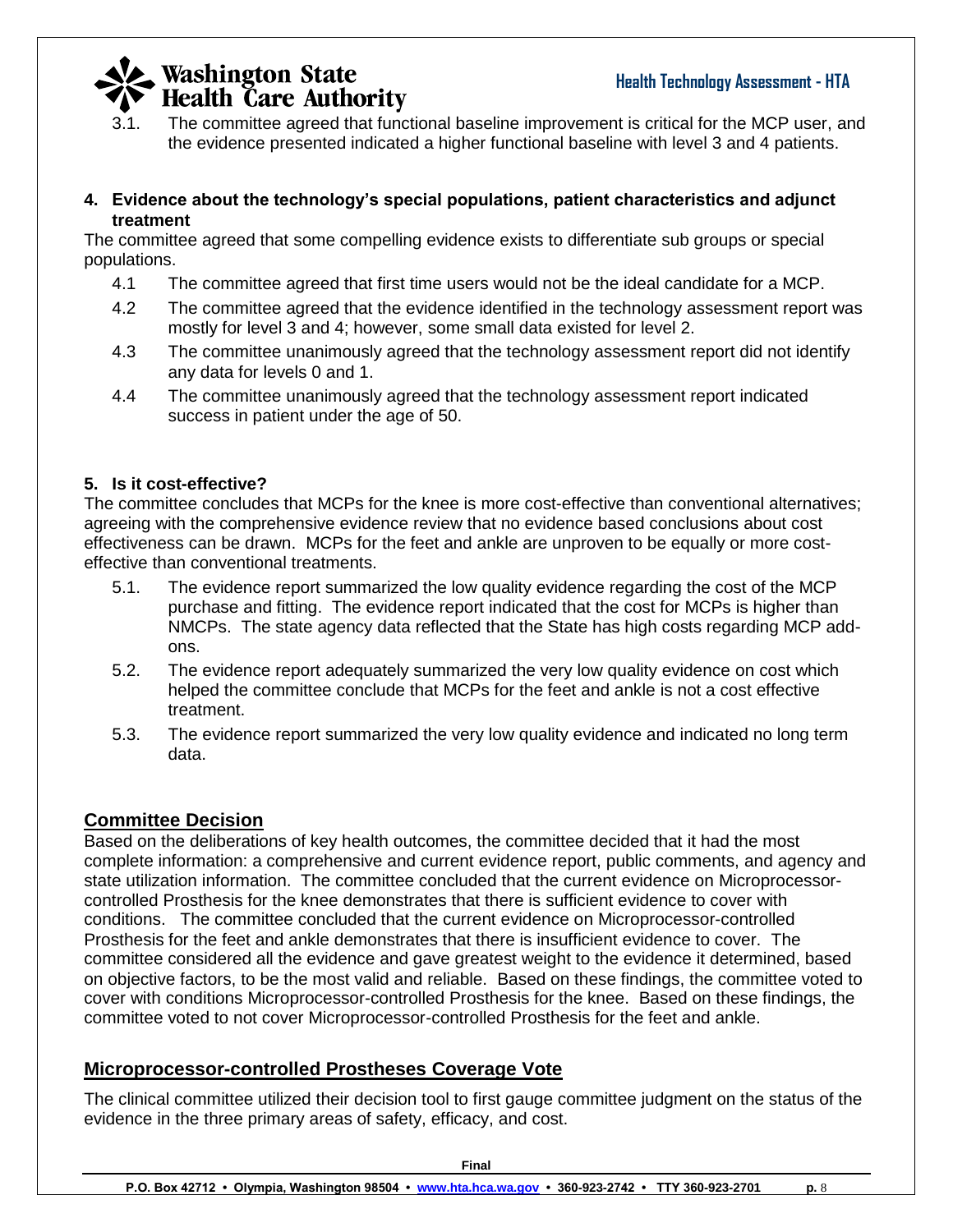*Microprocessor-controlled Prostheses for the Knee --*

**Is there sufficient evidence under some or all situations that MCPs for the knee are:**

|                                         | <b>Unproven</b><br>(no) | <b>Equivalent</b><br>(yes) | Less<br>(yes) | <b>More</b><br>(yes) |
|-----------------------------------------|-------------------------|----------------------------|---------------|----------------------|
| <b>Effective</b>                        |                         |                            |               | 9                    |
| <b>Safe</b>                             |                         |                            |               | У                    |
| <b>Cost-effective</b><br><b>Overall</b> |                         |                            |               | 5                    |

*Microprocessor-controlled Prostheses for the Feet and Ankle --*

**Is there sufficient evidence under some or all situations that MCPs for the feet and ankle are:**

|                                         | <b>Unproven</b><br>(no) | <b>Equivalent</b><br>(yes) | <b>Less</b><br>(yes) | <b>More</b><br>(yes) |
|-----------------------------------------|-------------------------|----------------------------|----------------------|----------------------|
| <b>Effective</b>                        | 9                       |                            |                      |                      |
| <b>Safe</b>                             | 9                       |                            |                      |                      |
| <b>Cost-effective</b><br><b>Overall</b> | 9                       | U                          |                      |                      |

Microprocessor-controlled Prostheses Coverage Vote: Based on the evidence provided and the information and comments presented, the committee moved to a vote on coverage.

| <b>HTCC COMMITTEE COVERAGE DETERMINATION VOTE</b>                                                                                          |   |  |    |  |  |
|--------------------------------------------------------------------------------------------------------------------------------------------|---|--|----|--|--|
| <b>Covered</b><br><b>Under</b><br><b>Certain</b><br><b>Not</b><br><b>Covered</b><br><b>Unconditionally</b><br><b>Conditions</b><br>covered |   |  |    |  |  |
| Microprocessor-controlled Lower Limb Prostheses                                                                                            |   |  |    |  |  |
| (MCP) for the Knee                                                                                                                         |   |  | 10 |  |  |
| Microprocessor-controlled Lower Limb Prostheses                                                                                            |   |  |    |  |  |
| (MCP) for the feet and ankle                                                                                                               | 9 |  |    |  |  |

- *Discussion:* The Chair called for discussion on conditions related to MCP due to the majority voting for coverage. The following conditions were discussed and approved by a majority:
	- *Limitations of Coverage:* Microprocessor-controlled Lower Limb Prostheses (MCP) for the knee is a covered benefit when the following conditions are met:
		- 1. Functional levels 3 or 4, level 2 under agency review;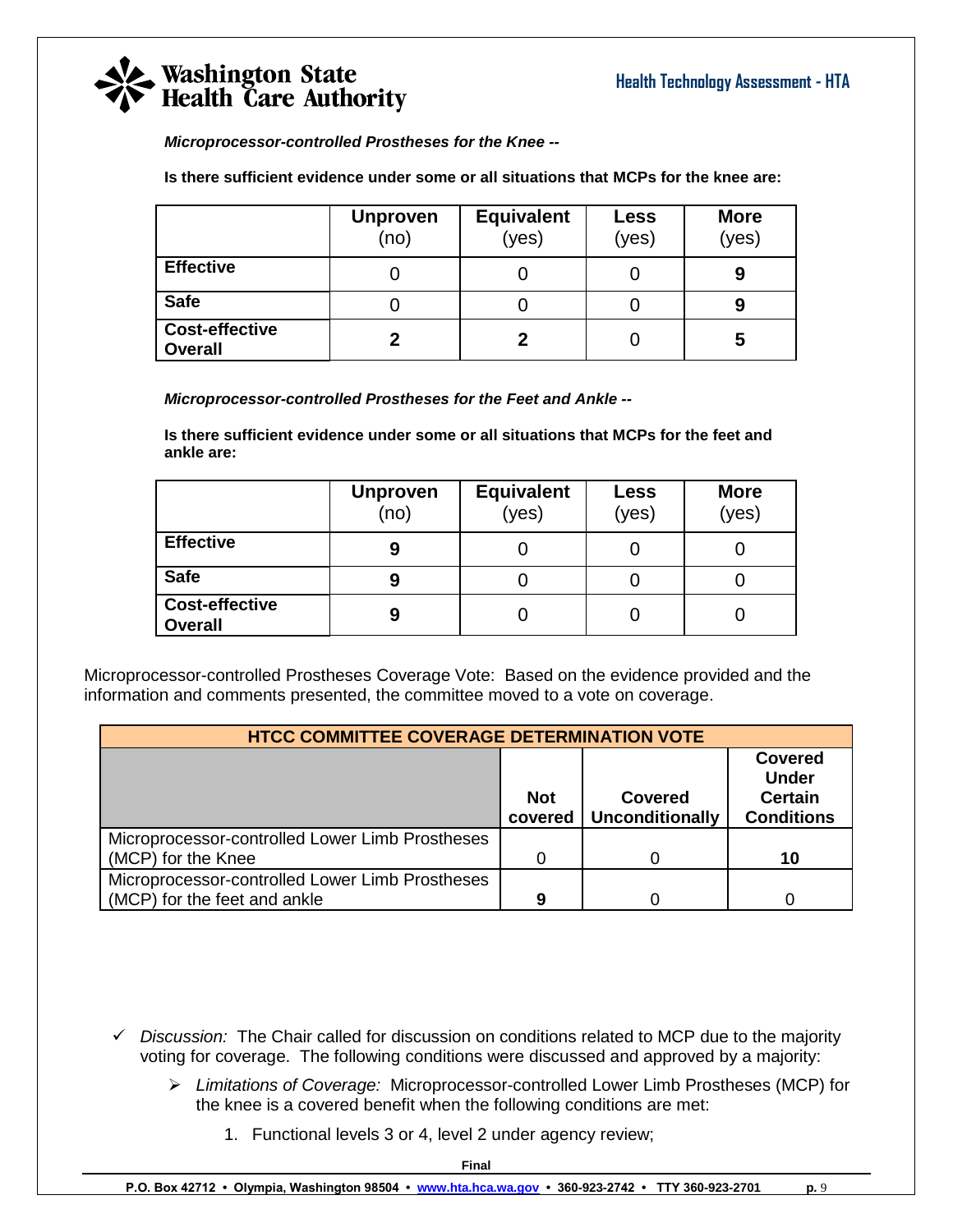- 2. Experienced user, exceptions under agency review; and
- 3. Use within manufacturers specifications
- Action: The committee Chair directed HTA staff to prepare a Findings and Decision document on Microprocessor-controlled Prostheses reflective of the majority vote for final approval at the next public meeting.

The committee reviewed the Clinical guidelines and Medicare decision. The Centers for Medicare and Medicaid Services have no published national coverage determinations (NCD) for any Microprocessorcontrolled Prostheses. Therefore, the committee's coverage determinations are consistent with the clinical guidelines.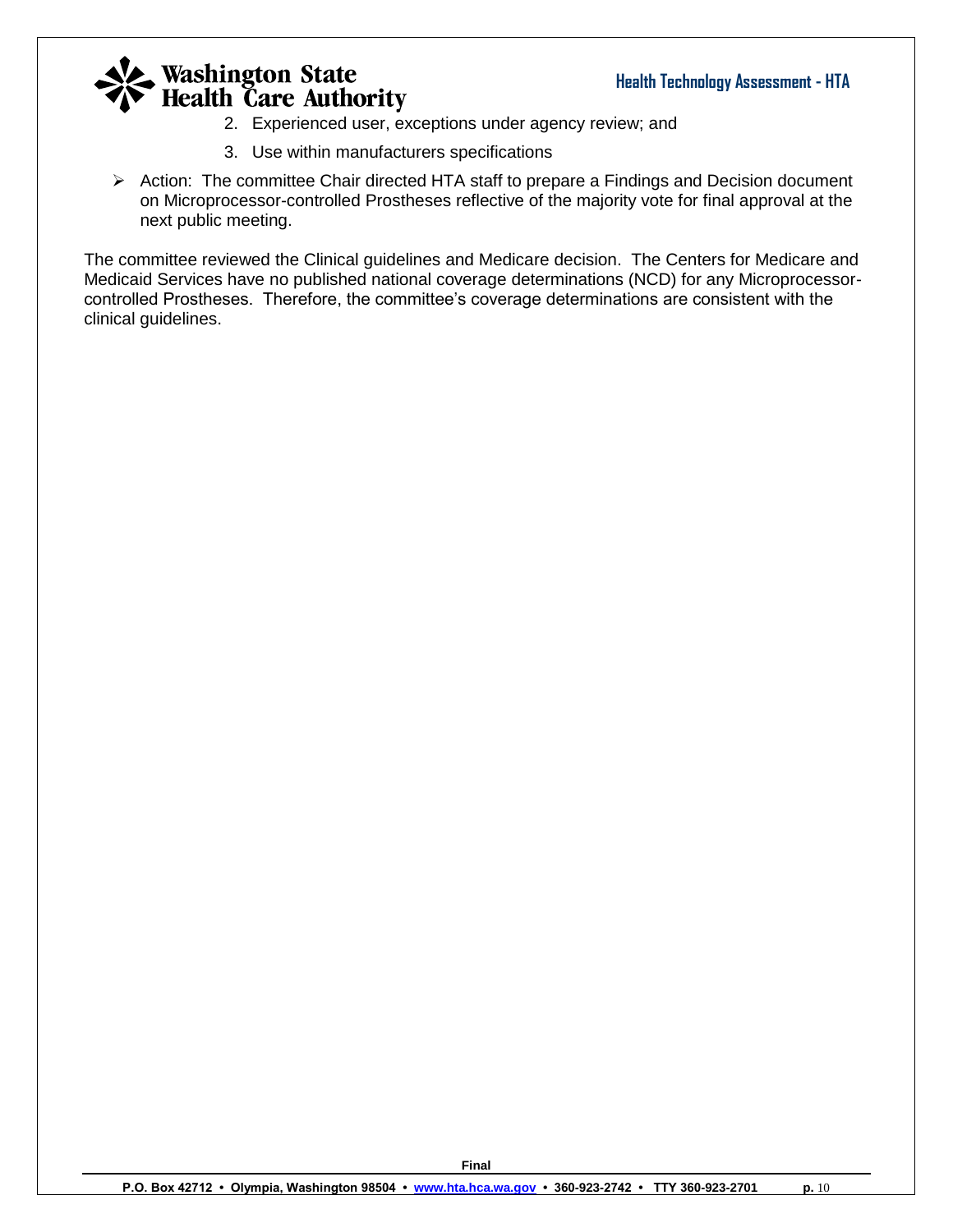### **Agenda Item: Osteochondral Allograft/Autograft Transplantation (OAT) Topic Review**

Josh Morse, HTA Program Director, introduced the technology topic up for discussion:

- $\checkmark$  Staff provided an overview of the timeline and referred HTCC members to the included key questions and population of interest for the OAT review.
- $\checkmark$  Staff welcomed, per HTCC request, an invited clinical expert, Dr. Peter Mandt, arthroscopic and reconstructive surgery of the knee, shoulder and ankle, and sports medicine clinician. Dr. Mandt prepared a COI and listed no conflicts.
- $\checkmark$  For the remainder of the meeting minutes, Osteochondral Allograft/Autograft Transplantation will be referred to as OAT.

### **Agenda Item: Public Comments**

The Chair called for public comments.

- $\checkmark$  Scheduled Public Comments: Two individual stakeholders requested scheduled time for public comments. The stakeholders submitted their presentation and conflict of interest for the committee's consideration prior to the public meeting. All materials and their conflict of interest were included in the meeting materials.
	- o Paul Just, PharmD, BCPS, Healthcare Economics, Director, Smith & Nephew, provided comment in support of OAT. Dr. Just stated that level I and II evidence is available. Indicated that although those who do return to sports after ACI have greater "durability", those with OAT are 36% more likely to return to sports and do so on average 11 months sooner. Stated that OAT/MP is superior to microfracture (MF) and autologous chondrocyte implantation (ACI) is equivalent to MF; and that ACI is equivalent to OAT/MP.
	- $\circ$  Samir Bhattacharyya, PhD, Depuy Mitek, Johnson & Johnson, provided comment in support of OAT. Stated that the level of evidence determination present in the technology assessment report shows inconsistencies between HTA and other systematic reviews. Stated that patients treated with OAT had better results than did the microfracture group.
- $\checkmark$  Open Public Comments: Two individuals provided comments during the open portion via teleconference. Both individuals stated if they had any conflicts of interest verbally over the phone.
	- $\circ$  Jack Burg, MD, Orthopaedic Surgeon, Clinical Professor at the University of Minnesota, past president of Arthroscopy of North America, provided comment in support of OAT. Stated that OAT is the only cartilage procedure that can give you benefit. Stated that for young adults OAT is a cost effective procedure.
	- o Brian Cole, MD, Genzyme, provided comment in support of OAT. Stated that levels of research range from level 1 to level 4. Indicated a high success rate at 5 year follow-up. Stated that this procedure can be a life changing event for patients since knee replacement would not be an option.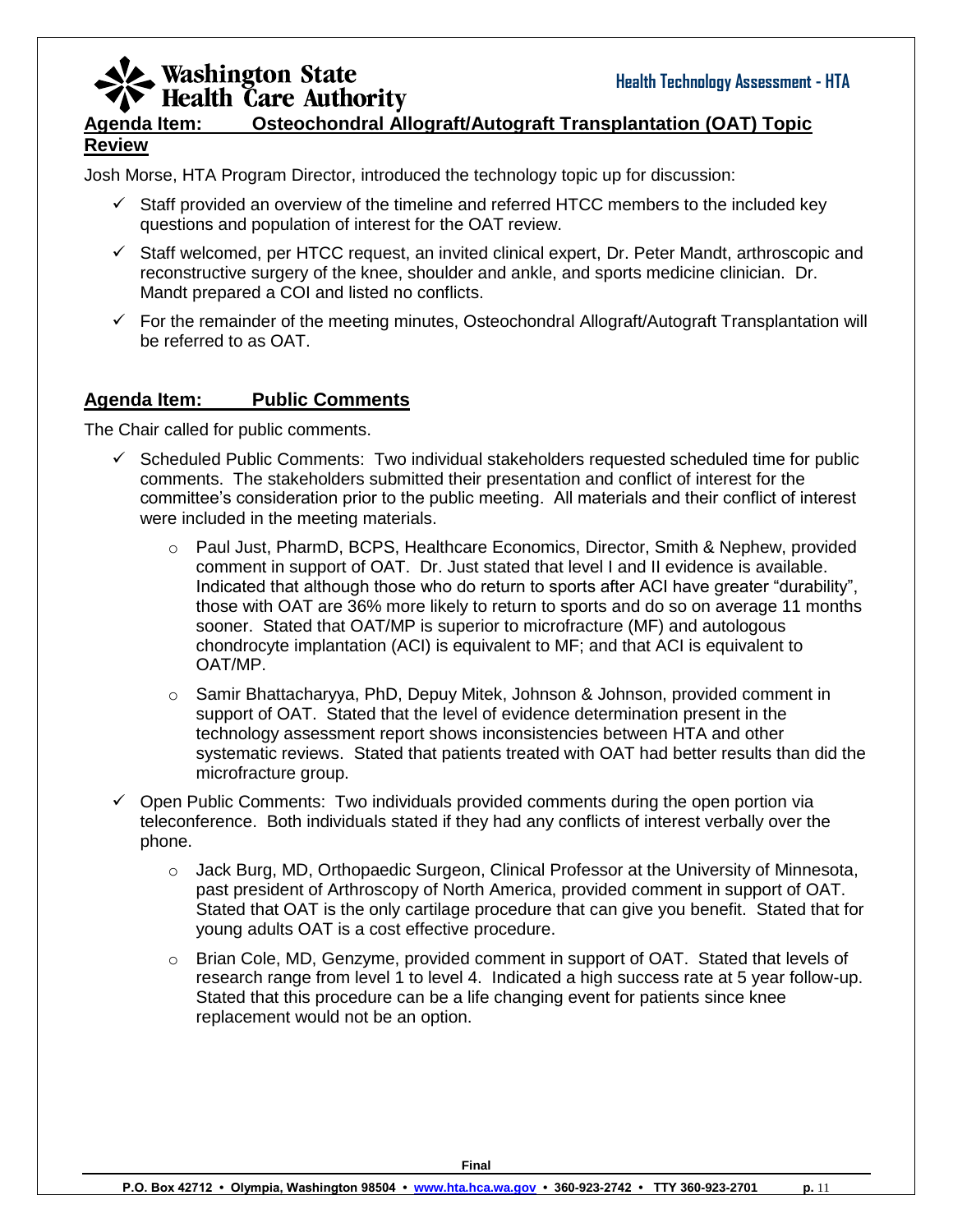### **Agenda Item: Osteochondral Allograft/Autograft Transplantation (OAT) – Agency Data**

Dr. Steve Hammond, Department of Corrections, presented to the committee the agency utilization and outcomes for OAT. Full PowerPoint slides in meeting materials.

[Hyperlink to the OATS Meeting Materials](http://www.hta.hca.wa.gov/documents/meeting_materials_oat.pdf)

### **Agenda Item: Evidence Review Presentation**

Spectrum Research presented an overview of their evidence report on OAT. A full set of slides and information is included in the meeting materials.

[Hyperlink to the OATS Meeting Materials](http://www.hta.hca.wa.gov/documents/meeting_materials_oat.pdf)

### **Agenda Item: HTCC Osteochondral Allograft/Autograft Transplantation (OAT) Discussion and Findings**

C. Craig Blackmore, Committee Chair, led a discussion of the evidence related to the safety, efficacy, and cost-effectiveness of OAT beginning with identification of key factors and health outcomes, and then a discussion of what evidence existed on those factors.

#### **1. Evidence availability and technology features**

- 1.1 The evidence based technology assessment report stated that articular cartilage is a hard, white shiny material that allows the bones that coincide at joints to glide easily along each other as the joint moves. This articular hyaline cartilage is found in the knees, ankles, shoulders, elbows, and fingers. The special nature of articular cartilage, however, makes it particularly vulnerable once it becomes damaged. Articular cartilage has no blood supply, so it cannot heal on its own. This cartilage also has no nerve supply, so early injuries are not easily detected. Articular cartilage damage can involve only the cartilage (chondral) or the damage can involve both the cartilage and the underlying subchondral bone (osteochondral). If untreated, these defects or lesions are believed to lead to osteoarthritis and severe disability.
- 1.2 The evidence based technology assessment report indicated that the majority of osteochondral lesions of the talus are caused by trauma, with other causes including ischemic necrosis, embolic phenomena, or ossification defects.
- 1.3 The evidence based technology assessment report indicated that both surgical and nonsurgical methods have been used to treat such defects. Surgical options fall into several general categories: Arthroscopic lavage/debridement, reparative or marrow-stimulating techniques and restorative techniques. Restorative techniques include autografts, allografts, and autologous chondrocyte implantation (ACI) which attempt to restore the biomechanical and physiologic cartilage functions by completely reconstructing the cartilage microarchitecture.

#### **2. Evidence about the technology's safety**

The committee discussed multiple key factors and health outcomes that were important for consideration in their overall decision on whether the technology is safe. Summary of committee considerations follows.

2.1 The evidence based technology assessment report indicated that reporting of procedural and longer-term outcomes was inconsistent, even among the randomized controlled trials. Some complications, such as donor site morbidity, might be undetected unless specifically targeted

**Final**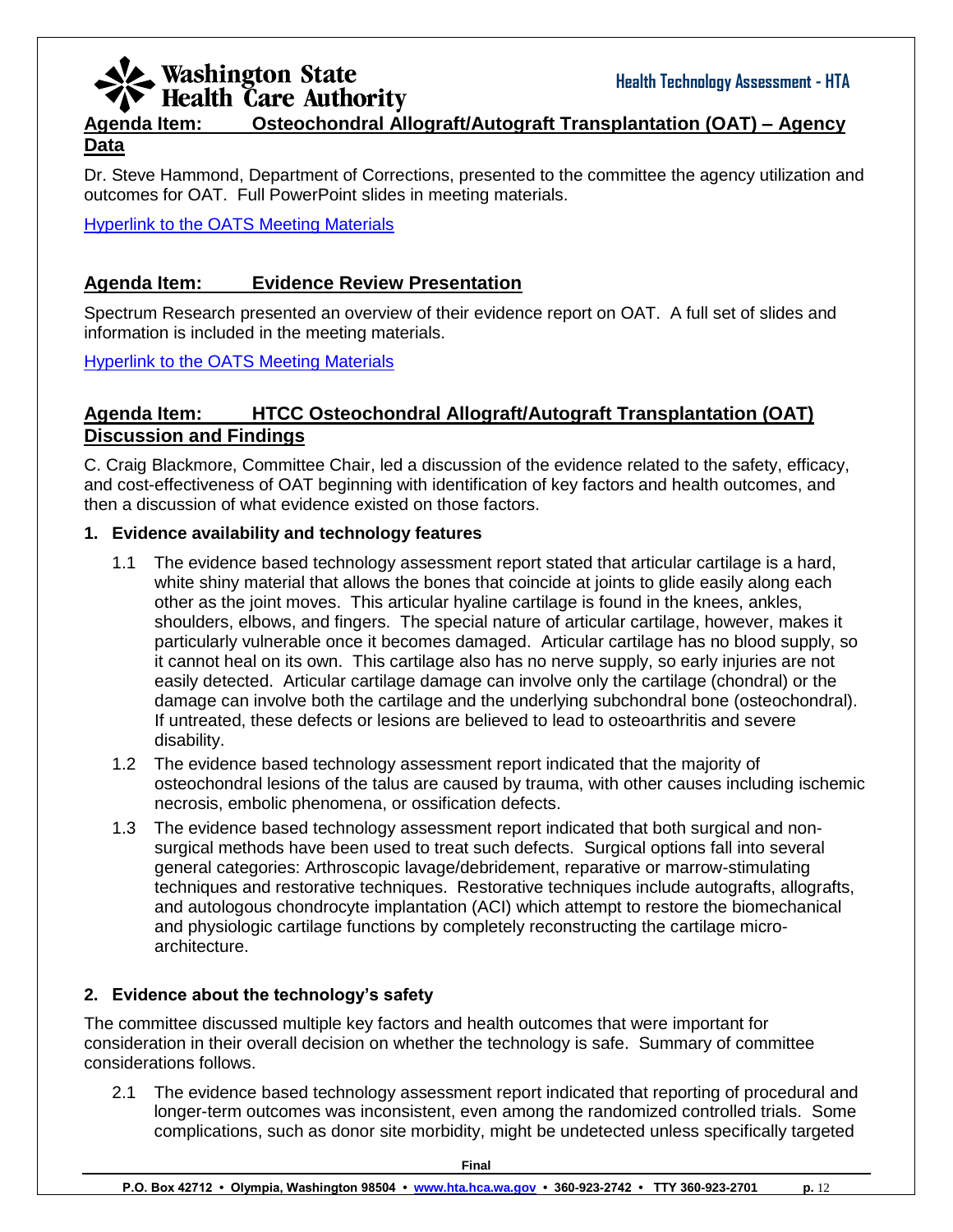### **Health Technology Assessment - HTA**

# **Washington State**<br>**Health Care Authority**

for evaluation. Differences across studies in patient characteristics and (for comparative studies) comparative procedures, coupled with small numbers of patients in some studies, create misleading percentages for various complications. Because a large proportion of patients had surgery on the joint prior to the graft procedure and/or had other surgery at the same time as the graft procedure, complications and failed results cannot necessarily be attributed to a single procedure. In case series, the lack of a comparison group prevents drawing conclusions about the effects of these procedures on longer-term problems such as development of arthritis.

- 2.2 The evidence based technology assessment report indicated three RCTs, three nonrandomized comparative studies, and five case series of osteochondral autograft.
- 2.3 The evidence based technology assessment report indicated the findings of two nonrandomized comparative studies and six case series of osteochondral allograft transplantation (OAT-like procedure with dowel, cylindrical or plugs without hardware use).

### **3. Evidence about the technology's efficacy and effectiveness**

The committee discussed multiple key factors and health outcomes that were important for consideration in their overall decision on whether the technology is effective. Summary of committee considerations follows.

- 3.1 *Autograft OAT/mosiacplasty in the knee:* The evidence based technology assessment report indicated that two small RCTS (LoE IIb) in younger populations compared OAT with microfracture and three RCTs (or quasi RCTs, LoE IIb) compared OAT/mosaicplasty with ACI in general (older) populations. *Autograft OAT/mosaicplasty in the knee and ankle: The evidence based technology assessment report indicated* there were substantial differences in patient populations, comparators and outcomes measures used across studies. All studies are likely affected by confounding by indication. Given the high potential for bias in these studies, no firm conclusions can be drawn.
- 3.2 *Function:* The evidence based technology assessment report indicated that compared with microfracture (MF), OAT was associated with better patient-reported (based on ICRS), and clinician-reported (based on HSS) functional outcomes in young athletes and children based on two small RCTs (total  $n = 104$ ).
- 3.3 *Function:* the evidence based technology assessment report indicated that with comparisons to ACI, three poor quality RCTs in general (older) populations reported functional outcomes. Two small, poor quality RCTs suggest that function based on patient-reported outcomes (LKSS and a modification of it) was better for OAT compared with ACI, however statistical significance was reached in only one of the RCTs<sup>5</sup> (n = 40) and in the other RCT,<sup>6</sup> conclusions are difficult given the significant loss to follow-up (50%). The largest RCT<sup>7</sup> (n = 100) reported that a significantly smaller proportion of participants receiving mosaicplasty had excellent or good results based on the author's modification of the Cincinnati Rating Scale. One of the smaller RCTs reported no significant differences in the Meyer score. Both these studies included substantial proportions of participants who had prior surgeries (94% and 45% respectively).
- 3.4 The evidence based technology assessment report indicated three small RCTs provided data to assess the longevity of treatment effects.
- 3.5 The evidence based technology assessment report indicated that Osteochondral allograft (OA) using dowel, cylindrical or geometric shaped plugs which did not require use of plates, screws or other hardware were considered to be most consistent with the autograft OATS procedure. Two small comparative studies (LoE III) and six case series (LoE IV) of such procedures provide the focus.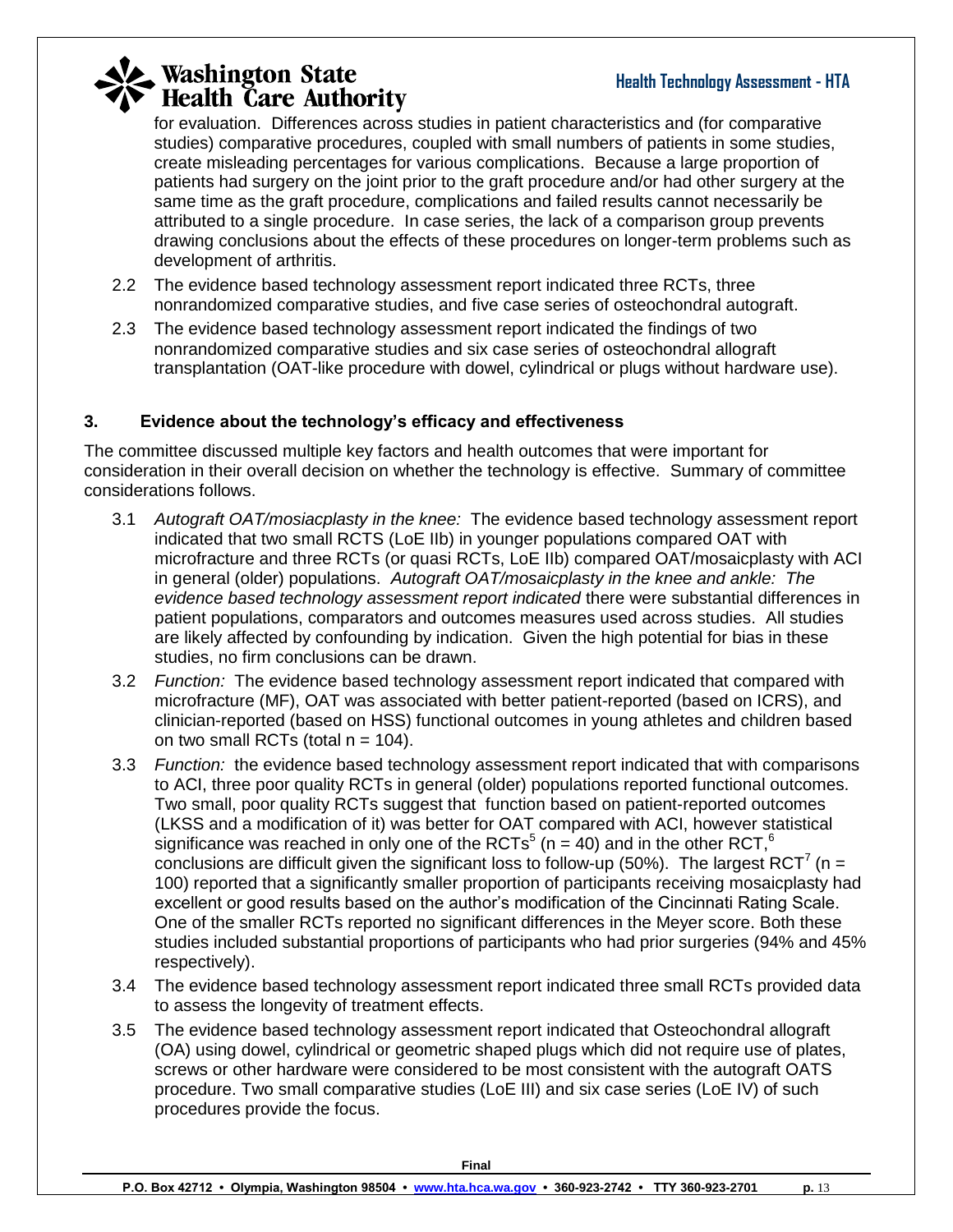

### **4. Special Populations**

- 4.1 *Autograft OAT:* The evidence based technology assessment report indicated that no RCTs assessed differential efficacy based on gender, psychological/psychosocial co-morbidities, provider type or payer/beneficiary type.
- 4.2 *Autograft OAT:* The evidence based technology assessment report indicated that the indirect comparisons across RCTs may suggest that patient and clinician-reported functional outcomes were better for OAT/mosaicplasty among younger patients and among patients with no prior surgical intervention. However, such comparisons should be interpreted cautiously given differences in the populations studied, study quality, and the comparators used.
- 4.3 *Autograft OAT:* The evidence based technology assessment report indicated from nonrandomized studies that there is limited evidence on differential effectiveness. No direct comparisons for any factor were made in nonrandomized comparative studies. Case series and prognostic studies indirectly suggest that younger patients may experience better function and be able to return to sports.
- 4.4 *Allograft OAT:* The evidence based technology assessment report indicated that no RCTs of allografts were identified. No evidence from direct assessments was found.

### **5. Evidence about the technology's value and cost-effectiveness**

The committee discussed multiple key factors that were important for consideration in their overall decision on whether the technology has value and is cost-effective. Summary of committee considerations follows.

1.1. The evidence based technology assessment report indicated no full economic studies directly addressing the cost-effectiveness of either autograft or allograft osteochondral transplantation.

#### **6. Evidence on Medicare Decision and Expert guidelines**

Committee reviewed and discussed the Medicare Decision and expert guidelines as identified and reported in the technology assessment report.

- 6.1 The Centers for Medicare and Medicaid Services have no national or local coverage determinations or policies regarding osteochondral autograft/allograft transplantation (OAT) or mosaicplasty.
- 6.2 Guidelines a search of the core sources and relevant specialty groups identified four guidelines.
	- o American Academy of Orthopaedic Surgeons (AAOS), 2009: AAOS was unable to recommend for or against the use of Osteoarticular allograft or autograft for the treatment of glenohumeral arthritis due to a lack of studies of sufficient quality. *The treatment of glenohumeral joint osteoarthritis: guideline and evidence report (NGC: 007581)*
	- $\circ$  Work Loss Data Institute, 2008: A summary provided by the NGC indicates that OATS was considered as a treatment for workers with occupational shoulder disorders and not recommended. This guideline is in the process of being updated. *Shoulder (acute & chronic)*
	- $\circ$  Work Loss Data Institute, 2007: A summary provided by the NGC indicates that OATS and mosaicplasty were considered as treatments for workers with knee and leg ailments for relieving pain and improving function. OATS was recommended; mosaicplasty was not recommended. This guideline is in the process of being updated. *Knee & leg (acute & chronic)*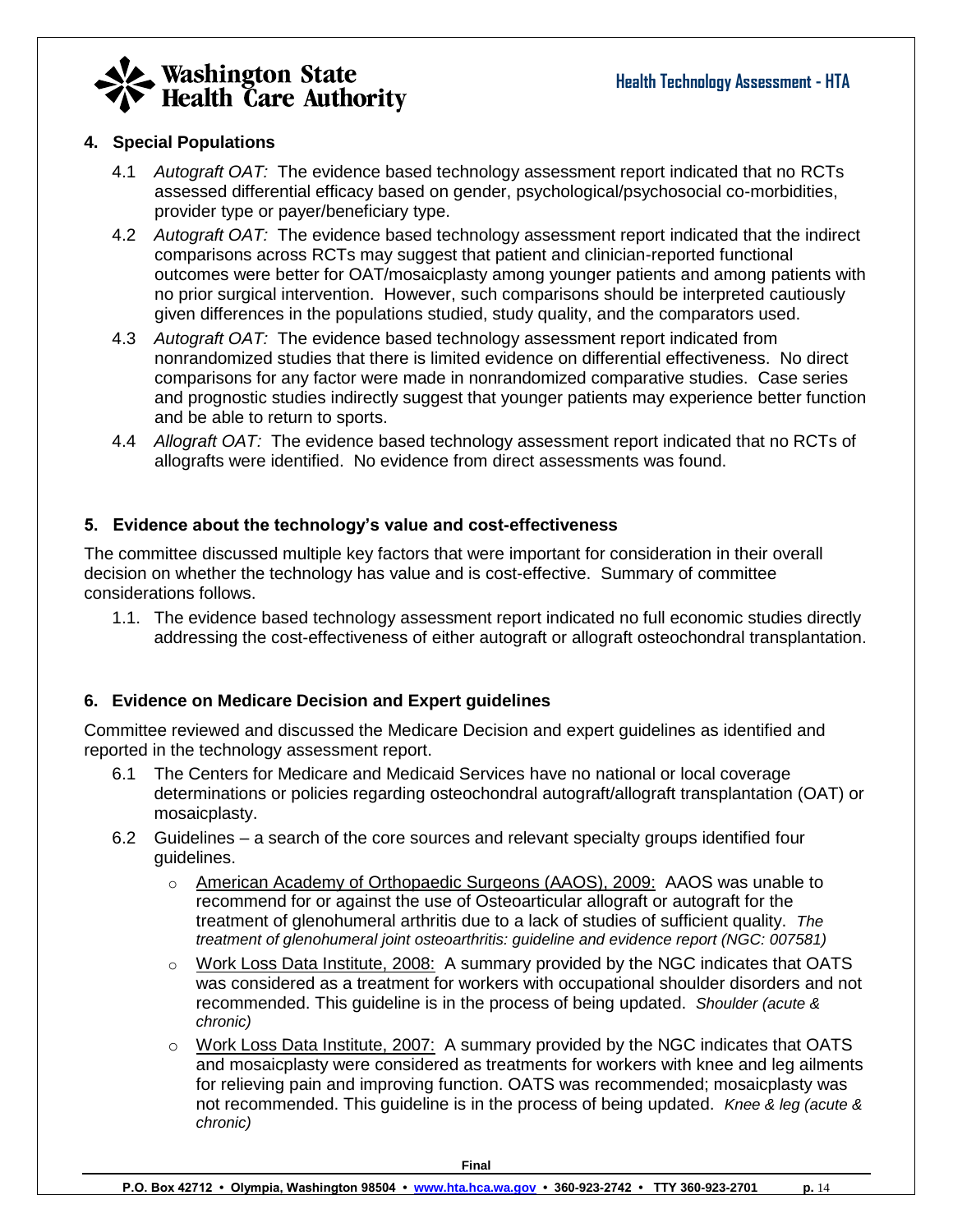National Institute for Health and Clinical Excellence (NICE): The National Institute for Health and Clinical Excellence (NICE) provides guidance on health technologies and clinical practice for the National Health Service in England and Wales. A variety of keyword searches were performed, including *"osteochondral autograft transfer," "mosaicplasty," "OATS," "chondral OR osteochondral," "allograft" and "Osteochondritis Dissecans."* One guideline was found, *Mosaicplasty for knee cartilage defects 2006*, and is summarized as follows: (1) current evidence suggests that there are no major safety concerns regarding the use of mosaicplasty for the treatment of knee cartilage defects; however, procedure-related and long-term complications are inadequately reported in studies and (2) some evidence exists for short-term efficacy, but data is inadequate regarding long-term efficacy.

### **Committee Conclusions**

Having made findings as to the most significant and relevant evidence regarding health outcomes, key factors and identified evidence related to those factors, primarily based on the evidence based technology assessment report, the committee concludes:

### **1. Evidence availability and technology features**

The committee concludes that the best available evidence on OAT has been collected and summarized.

- 1.1 The committee agreed that the primary goals for treatment of osteochondral injuries are to relieve pain and restore function. Autograft transplantation involves harvesting bone and intact articular cartilage from a non-weight bearing portion of a joint *from the patient* (i.e., autologous tissue) to fill a defect in the weight-bearing portion of the joint. Allograft transplants involve the transplantation of a piece of cartilage and subchondral bone *from a source outside of the patient* to fill in the osteochondral defect.
- 1.2 The committee indicated that Osteochondral allografts are regulated by the FDA as Human Cell or Tissue Products.
- 1.3 The committee agreed that for younger (< 50 years old), very active, or athletic patients, or those who have failed more conservative therapies may elect for a more extensive surgery such as osteochondral autograft (or allograft) transplantation (OAT) or mosaicplasty.

### **2. Is it safe?**

The committee concludes that the comprehensive evidence indicates that OAT for the knee is equally safe to alternative treatments. OAT for joints other than the knee (i.e. ankle and shoulder) is unproven to being equally safe to alternative treatments. Key factors to the committee's conclusion included:

- 2.1. The committee agreed that there is sufficient evidence about the safety of OAT for the knee.
- 2.2. The committee agreed that they had concern regarding a lack of natural history data.

### **3. Is it effective?**

The committee concludes that the comprehensive evidence indicates that OAT for the knee is more effective than alternative treatments. OAT for joints other than the knee (i.e. ankle and shoulder) is unproven to being more effective than alternative treatments. Key factors to the committee's conclusion included: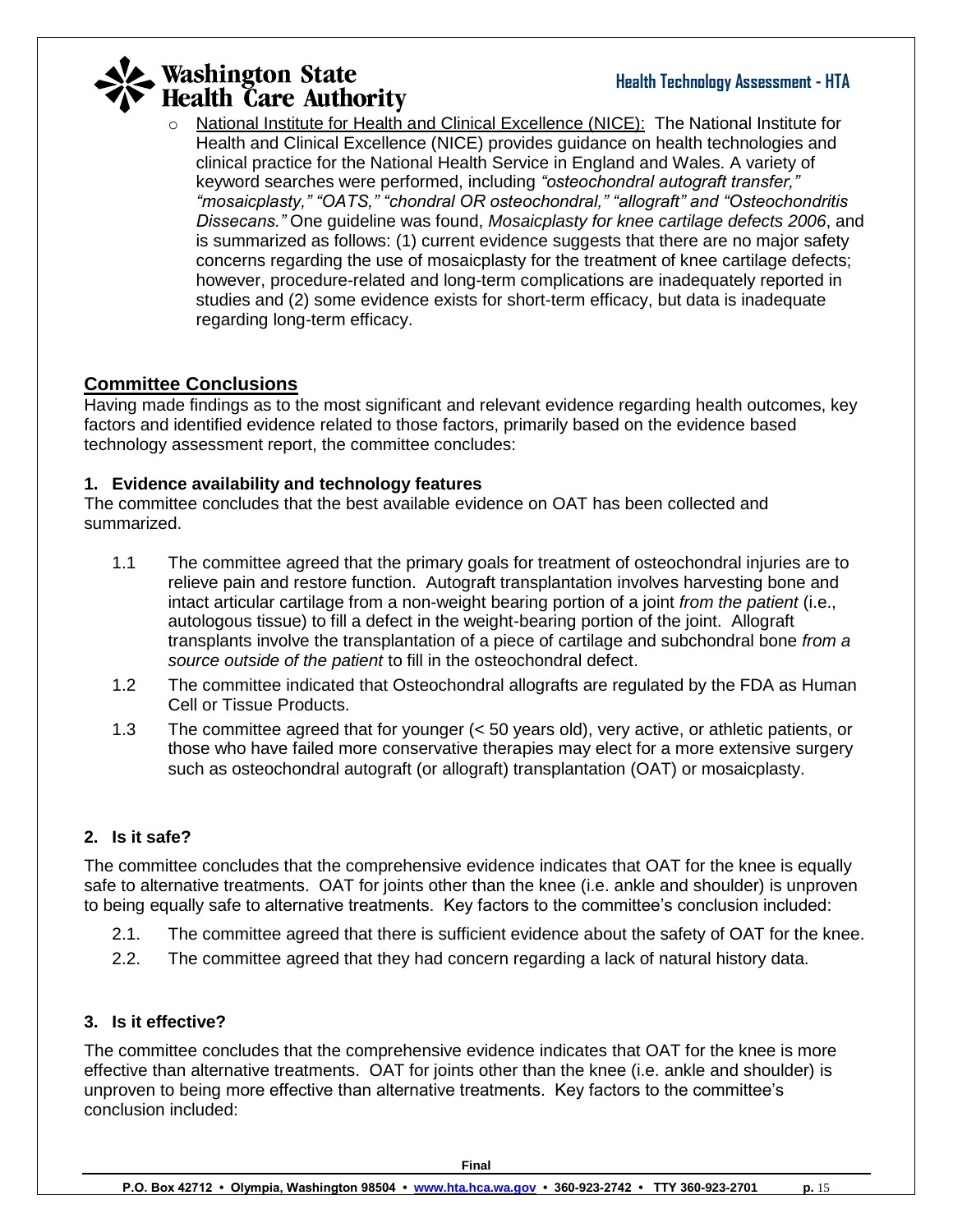- 3.1. The majority of the committee agreed that OAT for the knee is more effective than alternative treatment. The committee agreed that fairly good data was presented on the technology assessment report on this.
- 3.2. The committee agreed that no comparative studies were found on joints, except for the knee.
- 3.3. The committee unanimously agreed that no data was presented regarding the shoulder. The committee agreed that only one comparative study was presented regarding the ankle.

### **4. Evidence about the technology's special populations, patient characteristics and adjunct treatment**

The committee agreed that no overwhelming compelling evidence exists to differentiate sub groups or special populations.

- 4.1. The committee agreed that there were substantial differences in patient populations, lesion sizes, comparators and outcomes measures used across studies, making it difficult to draw overall conclusions.
- 4.2. The committee agreed that they are limited by the population being study; therefore, it makes it difficult to draw an overall conclusion regarding special populations.
- 4.3. The committee unanimously agreed that no data was presented for patients over 50 years of age.

### **5. Is it cost-effective?**

The committee concludes that no compelling evidence exists with respect to OAT for both the knee and other joints as being cost-effective.

- 5.1. The committee agreed that no evidence was reported to conclude that OAT is cost effective.
- 5.2. The committee discussed their concern regarding ACI costing more than an OAT procedure.

### **Committee Decision**

Based on the deliberations of key health outcomes, the committee decided that it had the most complete information: a comprehensive and current evidence report, public comments, and agency and state utilization information. The committee concluded that the current evidence on Osteochondral Allograft/Autograft Transplantation (OAT) for the knee demonstrates that there is sufficient evidence to cover with conditions. The committee concluded that the current evidence on Osteochondral Allograft/Autograft Transplantation (OAT) for joints other than the knee demonstrates that there is insufficient evidence to cover. The committee considered all the evidence and gave greatest weight to the evidence it determined, based on objective factors, to be the most valid and reliable. Based on these findings, the committee voted to not cover Osteochondral Allograft/Autograft Transplantation (OAT) for joints other than the knee. Based on these findings, the committee voted to cover with conditions Osteochondral Allograft/Autograft Transplantation (OAT) for the knee.

### **Osteochondral Allograft/Autograft Transplantation (OAT) Coverage Vote**

The clinical committee utilized their decision tool to first gauge committee judgment on the status of the evidence in the three primary areas of safety, efficacy, and cost.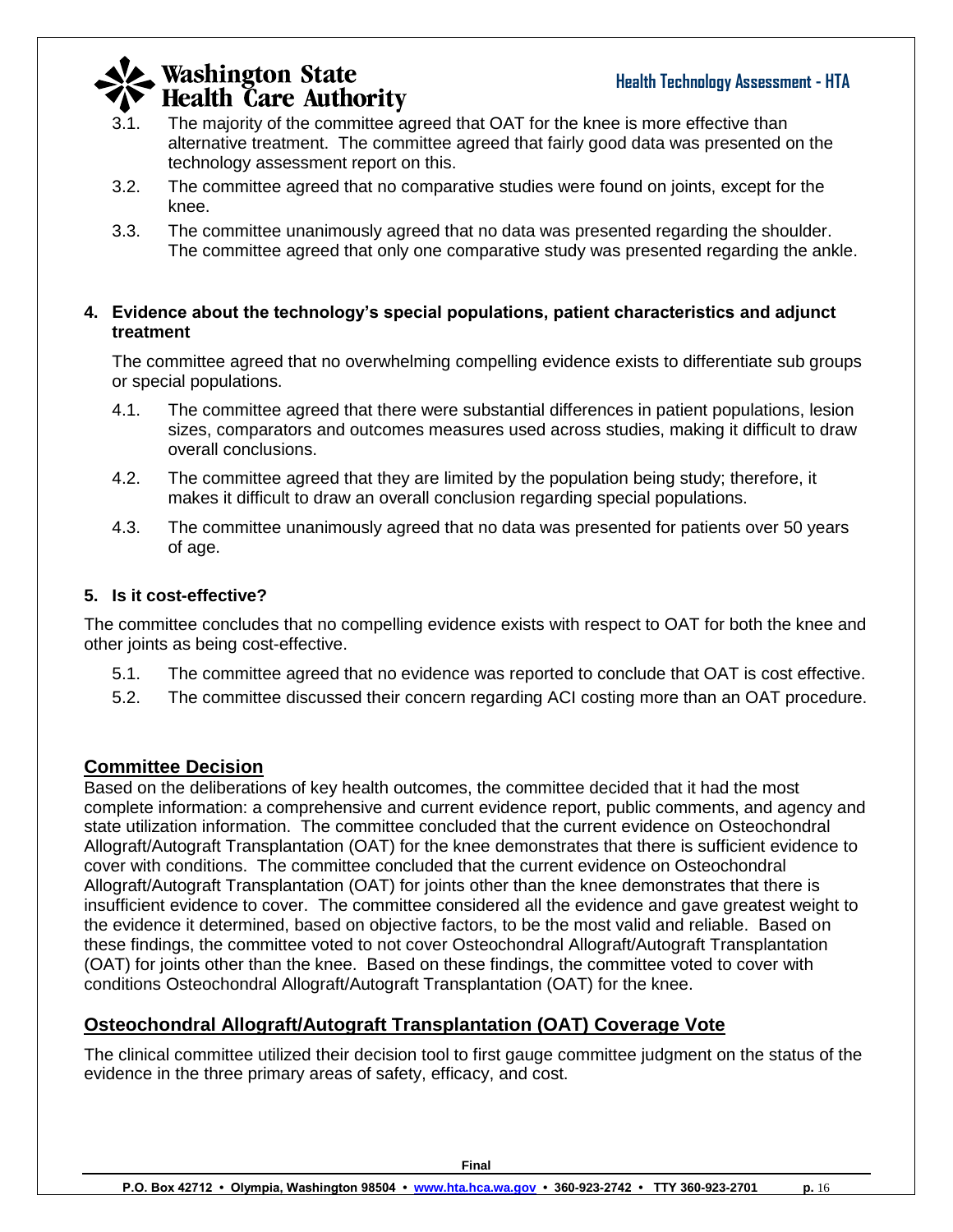Osteochondral Allograft/Autograft Transplantation (OAT) Evidentiary Votes:

**Is there sufficient evidence under some or all situations that Osteochondral Allograft/Autograft Transplantation (OAT) for the knee are:**

|                       | <b>Unproven</b><br>(no) | <b>Equivalent</b><br>(yes) | Less<br>(yes) | <b>More</b><br>(yes) |
|-----------------------|-------------------------|----------------------------|---------------|----------------------|
| <b>Effective</b>      |                         |                            |               |                      |
| <b>Safe</b>           |                         |                            |               |                      |
| <b>Cost-effective</b> |                         |                            |               |                      |

**Is there sufficient evidence under some or all situations that Osteochondral Allograft/Autograft Transplantation (OAT) for joints other than the knee (ankle and shoulder):**

|                       | <b>Unproven</b><br>(no | <b>Equivalent</b><br><b>Less</b><br>(yes)<br>(yes) |  | <b>More</b><br>(yes) |
|-----------------------|------------------------|----------------------------------------------------|--|----------------------|
| <b>Effective</b>      |                        |                                                    |  |                      |
| <b>Safe</b>           |                        |                                                    |  |                      |
| <b>Cost-effective</b> | 10                     |                                                    |  |                      |

Osteochondral Allograft/Autograft Transplantation Vote: Based on the evidence provided and the information and comments presented, the committee moved to a vote on coverage.

| <b>HTCC COMMITTEE COVERAGE DETERMINATION VOTE</b>                     |                       |                                          |                                                                       |  |  |
|-----------------------------------------------------------------------|-----------------------|------------------------------------------|-----------------------------------------------------------------------|--|--|
|                                                                       | <b>Not</b><br>covered | <b>Covered</b><br><b>Unconditionally</b> | <b>Covered</b><br><b>Under</b><br><b>Certain</b><br><b>Conditions</b> |  |  |
| Osteochondral Allograft/Autograft<br>Transplantation (OAT) for the    |                       |                                          |                                                                       |  |  |
| Knee                                                                  |                       |                                          | 10                                                                    |  |  |
| Osteochondral Allograft/Autograft<br>Transplantation (OAT) for Joints |                       |                                          |                                                                       |  |  |
| other than the Knee                                                   |                       |                                          | 3                                                                     |  |  |

- *Discussion:* The Chair called for discussion on conditions related to OAT due to the majority voting for coverage. The following conditions were discussed and approved by a majority:
- *Limitations of Coverage:* Osteochondral Allograft/Autograft Transplantation for the knee is a covered benefit when the following conditions are met:
	- 1. Age <50, older at the discretion of the agency;
	- 2. Excluding malignancy, degenerative and inflammatory arthritis in the joint; and
	- 3. Single focal full-thickness articular cartilage defect
	- *Action:* The committee chair directed HTA staff to prepare a Findings and Decision document on OATS reflective of the majority vote.